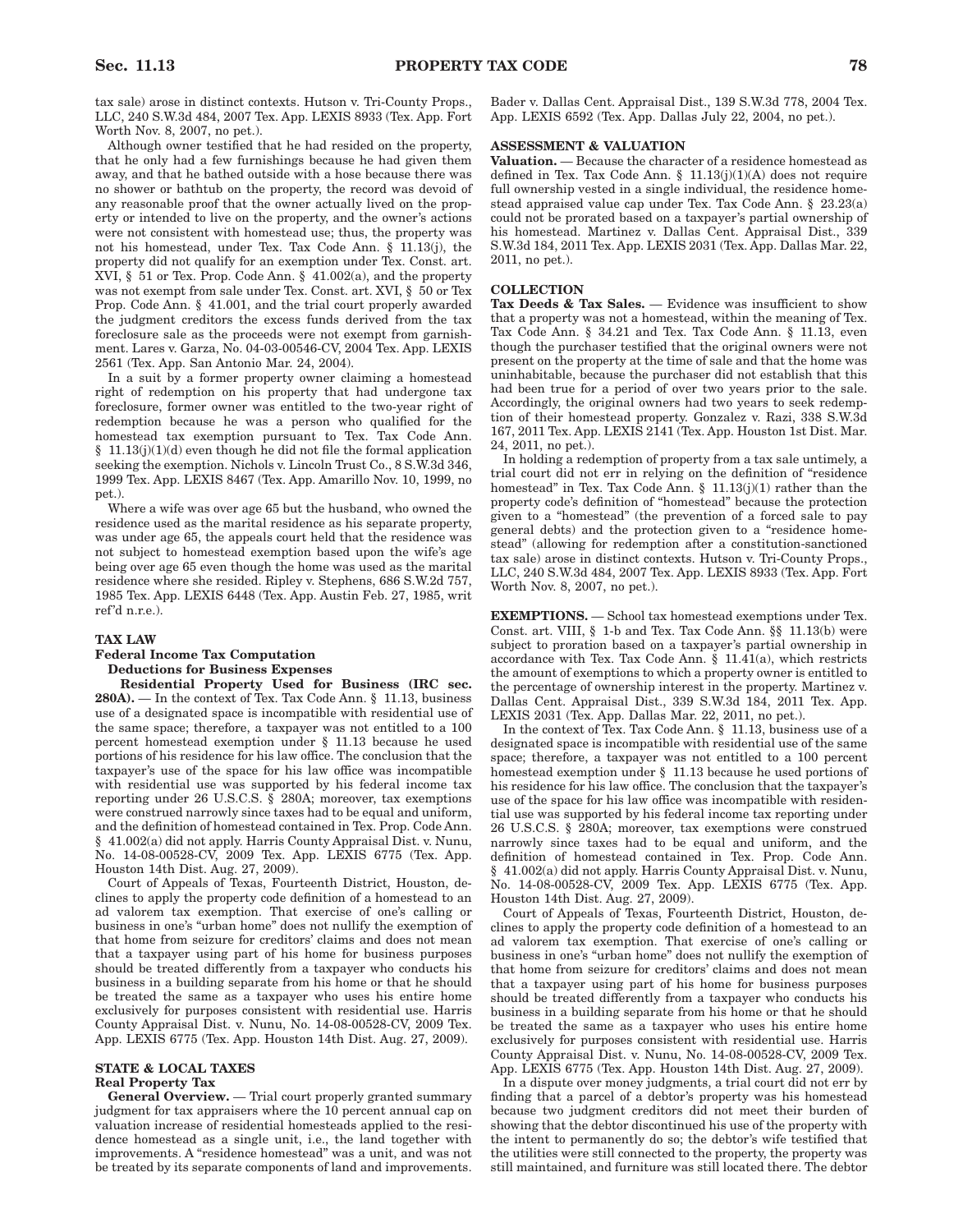and his wife had not sold or rented the property, and they had not claimed any other property as their homestead; moreover, the fact that a tax exemption on the property had been allowed to lapsed was not dispositive in the abandonment analysis. Union Square Fed. Credit Union v. Clay, No. 2-07-167-CV, No. 2-07-168-CV, 2009 Tex. App. LEXIS 2839 (Tex. App. Fort Worth Apr. 23, 2009).

Summary judgment was properly granted to purchasers in a dispute regarding a homestead exemption under Tex. Const. art. XVI, §§ 50, 51 and Tex. Prop. Code Ann. §§ 41.001, 41.002 because an entire four-plex was subject to the exemption where a judgment debtor had lived in one unit and rented the rest of them out; the debtor's residence and usage of the property was suffi-

# **ATTORNEY GENERAL OPINIONS**

Analysis

Funding computations. Adoption of Exemption. Division of Property. Exemption for One Specified Class. Homestead Acreage. Homestead Exemption. Homestead-Tax Exemption. Procedures. Residence Homestead Tax. Sole Surviving Family Member.

### **Funding computations.**

The computation of state funding for school districts receiving additional state aid for tax reduction must not include local option homestead exemption repeals or reductions that Tex. Tax Code Ann. § 11.13(n-1) prohibits. 2017 Tex. Op. Att'y Gen. KP-0144.

Homestead Exemption Increase.Municipalities desiring to increase the homestead exemption (above the legislatively defined exemption amount) must do so by raising the tax exemption percentage, up to twenty percent, as authorized in the Constitution (Art. VIII, subsection 1-b(e)). 2018 Tex. Op. Att'y Gen. KP-0215.

Chief Appraiser Duty.If a taxing unit adopts an unlawful exemption, the appraiser maintains both a legal and ethical duty to determine that the exemption is inapplicable to the extent it violates the law. 2018 Tex. Op. Att'y Gen. KP-0215.

## **Adoption of Exemption.**

There is no provision for the adoption of homestead exemptions under Tex. Tax Code Ann.  $\S$  11.13(n) by public election in a taxing unit. Said exemptions are adopted by action of the taxing unit's governing body. 1994 Tex. Op. Att'y Gen. DM-0312.

### **Division of Property.**

If a portion of the residence homestead property is converted to business use, that portion of the property is no longer exempt. The homestead exemption continues to apply to the portion of the property used for residential purposes. 1939 Tex. Op. Att'y Gen. O-501.

### **Exemption for One Specified Class.**

Pursuant to article VIII, section 1-b(b) of the Texas Constitution and section 11.13(d) of the Tax Code, the governing body of a taxing unit may offer the so-called "optional" residence homestead exemption to one of the specified classes of persons, i.e. either persons who are 65 years of age or older or persons who are disabled, without offering the residence homestead exemption to both. 1987 Tex. Op. Att'y Gen. JM-829.

### **Homestead Acreage.**

A chief appraiser is not given the discretion to establish a minimum or maximum amount of acreage as the amount of land

cient to obviate the issue of intent and render the entire property his homestead. Further, the layout of the property did not limit the debtor's usage of such, and the fact that the debtor accepted a 25 percent homestead tax exemption under Tex. Tax Code Ann. § 11.13(k) did not mean that he declared only 25 percent of the property to be his constitutional homestead. Sifuentes v. Arriola, No. 03-05-00414-CV, 2009 Tex. App. LEXIS 2849 (Tex. App. Austin Apr. 22, 2009).

Proportional homestead tax exemption under Tex. Tax Code Ann. § 11.13(k) has no impact on a property's homestead status. Sifuentes v. Arriola, No. 03-05-00414-CV, 2009 Tex. App. LEXIS 2849 (Tex. App. Austin Apr. 22, 2009).

receiving designation as a residence homestead for ad valorem tax purposes. 1983 Tex. Op. Att'y Gen. JM-40.

### **Homestead Exemption.**

Tex. Tax Code Ann. § 11.13(n-1) prohibits a school district, municipality, or county from repealing or reducing the local option homestead exemption from the amount that was adopted for the 2014 tax year through the 2019 tax year. 2016 Tex. Op. Att'y Gen. KP-0072.

Section 11.13(j) of the Tax Code defines "residence homestead" for purposes of the payment of property taxes to include "a structure... together with the land, not to exceed 20 acres," regardless of whether any part of the property is located in a platted subdivision. If the chief appraiser finds that contiguous lots totaling less than twenty acres are being used as a residence homestead, the taxpayer is entitled to an exemption on the entire property. Whether any particular group of contiguous lots would qualify as a "residence homestead" is a question of fact. 2009 Tex. Op. Att'y Gen. GA-0752, 2009 Tex. AG LEXIS 72.

A city may not grant a homestead exemption, approved by referendum in accordance with Texas Tax Code section 11.13(d) and (e), that would compromise its outstanding bond obligations. 1991 Tex. Op. Att'y Gen. DM-0031.

### **Homestead-Tax Exemption.**

The owner's rental of a part of the residence to another disqualifies that part of the residence from the homestead-tax exemption under Section 11.13(k) of the Tax Code. Tex. Op. Att'y Gen. JC-0JC-0415 (2001).

#### **Procedures.**

If a federal or state judge, the spouse of a federal or state judge, or a peace officer is otherwise entitled to claim a homestead exemption under Tex. Tax Code Ann. § 11.13, he or she may comply with the requirements of Tex. Tax Code Ann. § 11.43(n) by producing a personal identification certificate issued by the Department of Public Safety and showing his or her residence address; the Legislature has prohibited chief appraisers from accepting alternative forms of identification from homestead exemption applicants. 2012 Tex. Op. Att'y Gen. GA-0974.

### **Residence Homestead Tax.**

Neither the residence owned by the corporation nor the corporate stock owned by persons who live in cooperative housing is entitled to the residence homestead tax exemption provided by section 11.13 of the Tax Code and article VIII, section 1-b, of the Texas Constitution or to the protection afforded homesteads exempt from forced sale for debt. 1986 Tex. Op. Att'y Gen. JM-612.

### **Sole Surviving Family Member.**

The unmarried adult daughter and her mother, while living together, constituted a family, with the daughter as its head. The death of the mother does not dissolve the homestead rights of the daughter. The fact that the daughter is the sole survivor of the family has no relevance. 1941 Tex. Op. Att'y Gen. O-3823.

## **Sec. 11.131. Residence Homestead of 100 Percent or Totally Disabled Veteran.**

- (a) In this section:
	- (1) "Disabled veteran" has the meaning assigned by Section 11.22.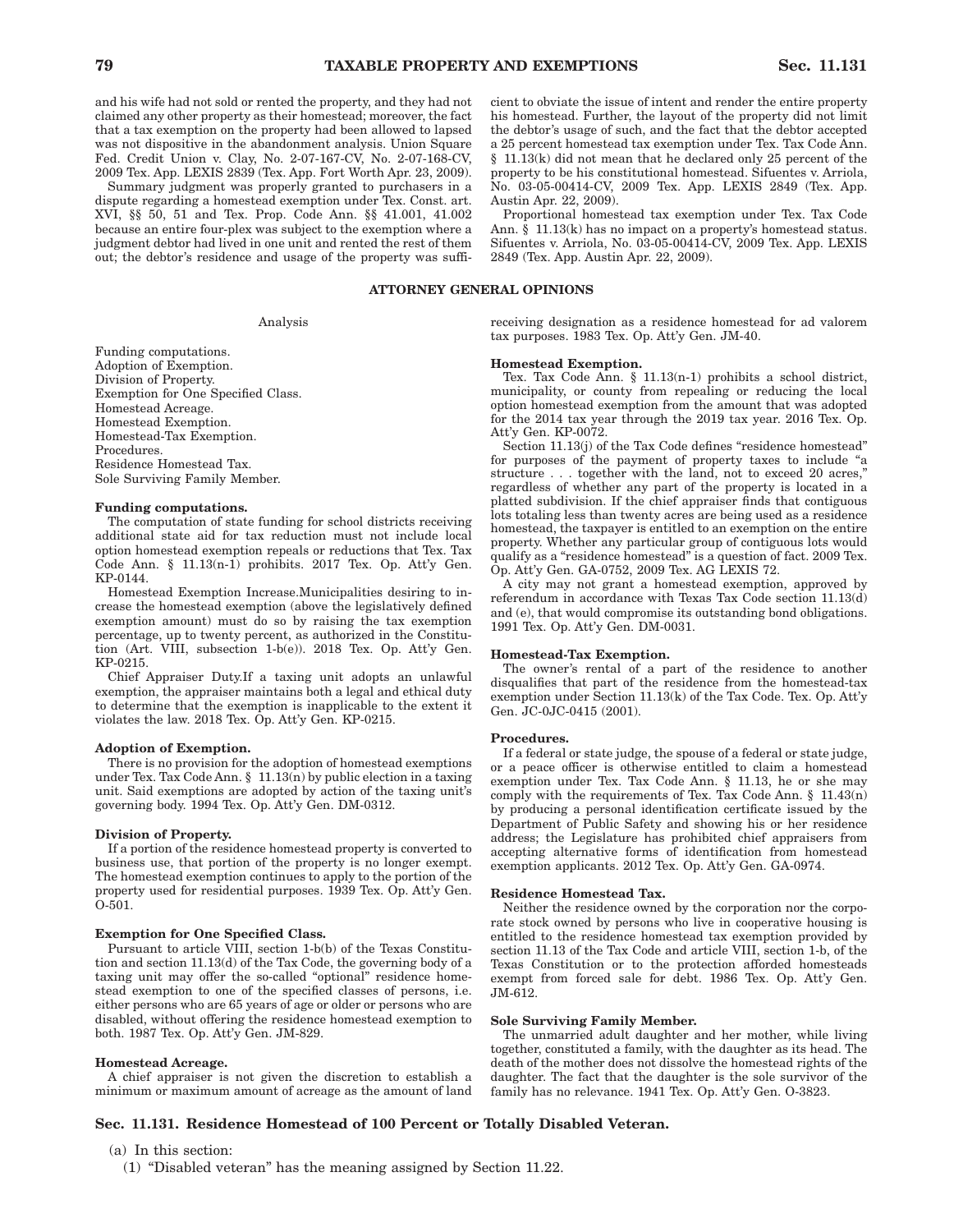# **Sec. 11.132 PROPERTY TAX CODE 80**

(2) "Residence homestead" has the meaning assigned by Section 11.13.

(3) "Surviving spouse" means the individual who was married to a disabled veteran at the time of the veteran's death.

(b) A disabled veteran who receives from the United States Department of Veterans Affairs or its successor 100 percent disability compensation due to a service-connected disability and a rating of 100 percent disabled or of individual unemployability is entitled to an exemption from taxation of the total appraised value of the veteran's residence homestead.

(c) The surviving spouse of a disabled veteran who qualified for an exemption under Subsection (b) when the disabled veteran died, or of a disabled veteran who would have qualified for an exemption under that subsection if that subsection had been in effect on the date the disabled veteran died, is entitled to an exemption from taxation of the total appraised value of the same property to which the disabled veteran's exemption applied, or to which the disabled veteran's exemption would have applied if the exemption had been authorized on the date the disabled veteran died, if:

(1) the surviving spouse has not remarried since the death of the disabled veteran; and

- (2) the property:
	- (A) was the residence homestead of the surviving spouse when the disabled veteran died; and
	- (B) remains the residence homestead of the surviving spouse.

(d) If a surviving spouse who qualifies for an exemption under Subsection (c) subsequently qualifies a different property as the surviving spouse's residence homestead, the surviving spouse is entitled to an exemption from taxation of the subsequently qualified homestead in an amount equal to the dollar amount of the exemption from taxation of the former homestead under Subsection (c) in the last year in which the surviving spouse received an exemption under that subsection for that homestead if the surviving spouse has not remarried since the death of the disabled veteran. The surviving spouse is entitled to receive from the chief appraiser of the appraisal district in which the former residence homestead was located a written certificate providing the information necessary to determine the amount of the exemption to which the surviving spouse is entitled on the subsequently qualified homestead.

**HISTORY:** Enacted by Acts 2009, 81st Leg., ch. 1405 (H.B. 3613), § 1(a), effective June 19, 2009; am. Acts 2011, 82nd Leg., ch. 1222 (S.B. 516), §§ 1, 2, effective January 1, 2012; am. Acts 2015, 84th Leg., ch. 702 (H.B. 992), § 1, effective January 1, 2016.

# **ATTORNEY GENERAL OPINIONS**

### **Veterans' Benefits.**

Effective January 1, 2012, Tex. Tax Code Ann.  $§$  11.131(c) provides a residence homestead tax exemption to the surviving spouse of a fully disabled veteran who at the time of death qualified for an exemption under Tex. Tax Code Ann. § 11.131(b); the fact that the disabled veteran died in 2011, prior to the effective date of Tex. Tax Code Ann. § 11.131(c), does not deprive

the surviving spouse of the exemption for the 2012 tax year. 2012 Tex. Op. Att'y Gen. GA-0918.

The homestead tax exemption in Tex. Tax Code Ann. § 11.131(b) for a fully disabled veteran who died in 2011 continues for the remainder of the 2011 tax year. 2012 Tex. Op. Att'y Gen. GA-0918.

# **Sec. 11.132. Donated Residence Homestead of Partially Disabled Veteran.**

(a) In this section:

(1) "Charitable organization" means an organization that is exempt from federal income taxation under Section 501(a), Internal Revenue Code of 1986, as an organization described by Section 501(c)(3) of that code.

- (2) "Disability rating" and "disabled veteran" have the meanings assigned by Section 11.22.
- (3) "Residence homestead" has the meaning assigned by Section 11.13.
- (4) "Surviving spouse" has the meaning assigned by Section 11.131.

(b) A disabled veteran who has a disability rating of less than 100 percent is entitled to an exemption from taxation of a percentage of the appraised value of the disabled veteran's residence homestead equal to the disabled veteran's disability rating if the residence homestead was donated to the disabled veteran by a charitable organization:

(1) at no cost to the disabled veteran; or

(2) at some cost to the disabled veteran in the form of a cash payment, a mortgage, or both in an aggregate amount that is not more than 50 percent of the good faith estimate of the market value of the residence homestead made by the charitable organization as of the date the donation is made.

(c) The surviving spouse of a disabled veteran who qualified for an exemption under Subsection (b) of a percentage of the appraised value of the disabled veteran's residence homestead when the disabled veteran died is entitled to an exemption from taxation of the same percentage of the appraised value of the same property to which the disabled veteran's exemption applied if:

(1) the surviving spouse has not remarried since the death of the disabled veteran; and

(2) the property:

- (A) was the residence homestead of the surviving spouse when the disabled veteran died; and
- (B) remains the residence homestead of the surviving spouse.

(d) If a surviving spouse who qualifies for an exemption under Subsection (c) subsequently qualifies a different property as the surviving spouse's residence homestead, the surviving spouse is entitled to an exemption from taxation of the subsequently qualified residence homestead in an amount equal to the dollar amount of the exemption from taxation of the former residence homestead under Subsection (c) in the last year in which the surviving spouse received